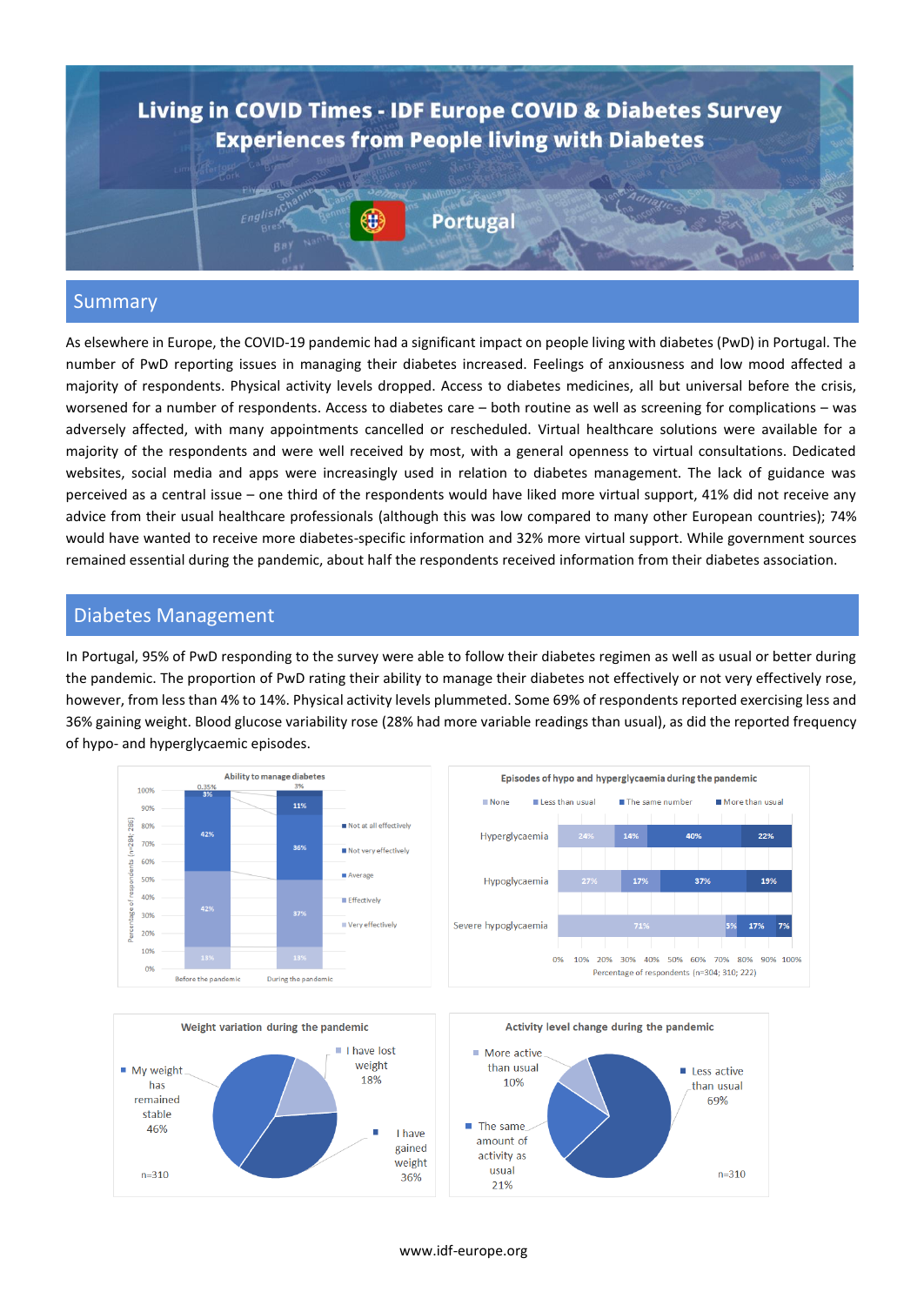### Psychological Impact

COVID-19 had a severe psychological impact on PwD across the world, and Portugal was no exception: 42% of respondents worried about shortages in medicines and supplies, 52% were more/much more anxious and 56% experienced more frequent episodes of low mood than usual. Catching COVID-19 and developing a severe form of the disease were the most frequently reported concerns. Respondents also feared their diabetes management would degrade. Twenty-two percent of the respondents reported experiencing financial concerns as a result of the pandemic, adding to existing material and psychological difficulties. This was broadly in keeping with many other European countries.









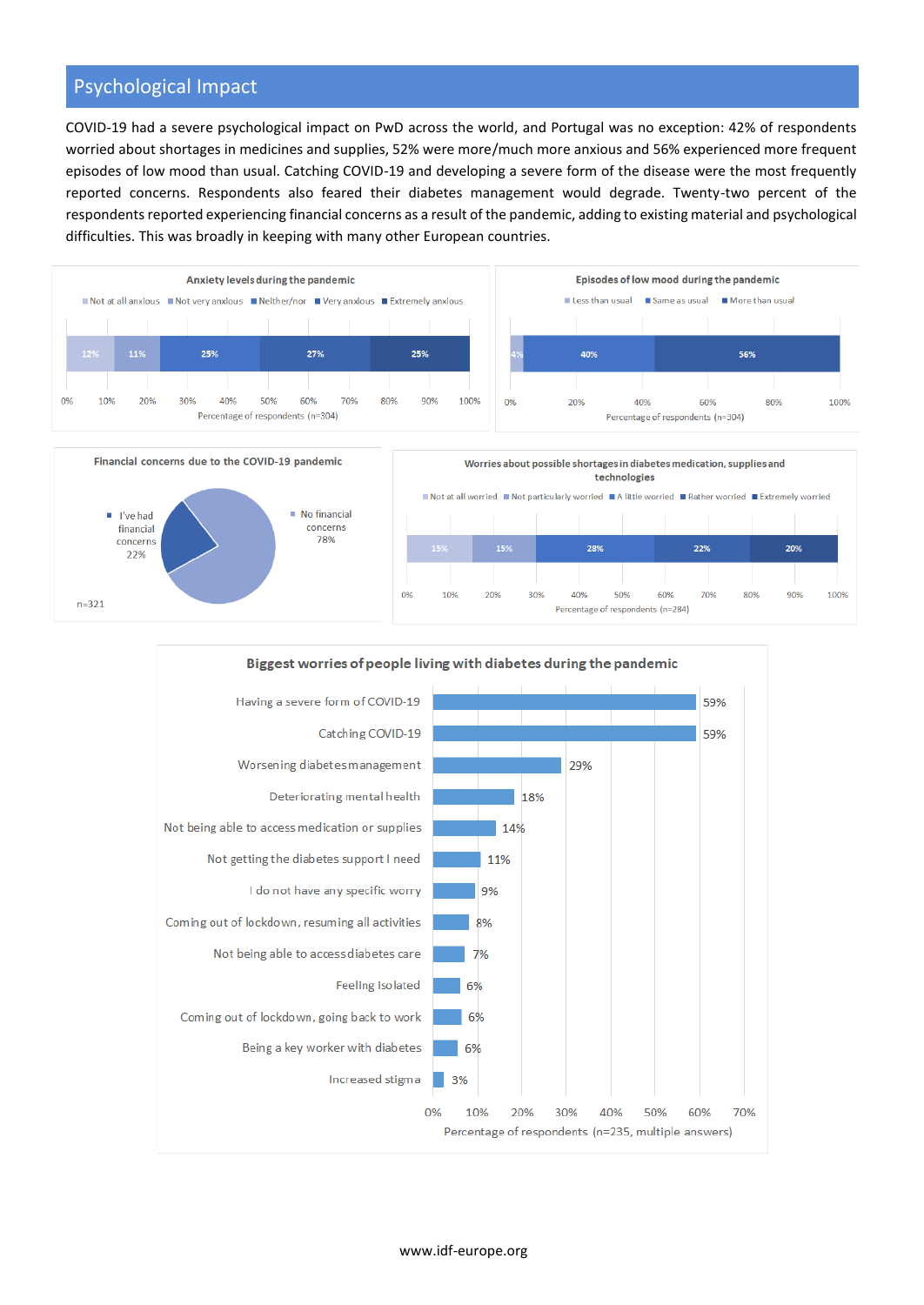# Access to Medicines, Supplies, Technologies, and Care

The COVID-19 pandemic caused issues in accessing medicines, supplies, and technologies in Portugal. Twelve percent of the respondents indicated experiencing some degree of difficulty in obtaining these essentials, whereas this was the case for less than one percent prior to the pandemic. PwD in Portugal also reported significant issues accessing care, with many appointments being rescheduled or cancelled. Fear of COVID-19 contamination was the most frequently cited cause of a limited access to supplies and care. Availability issues and travel restrictions were also cited as factors thereof.









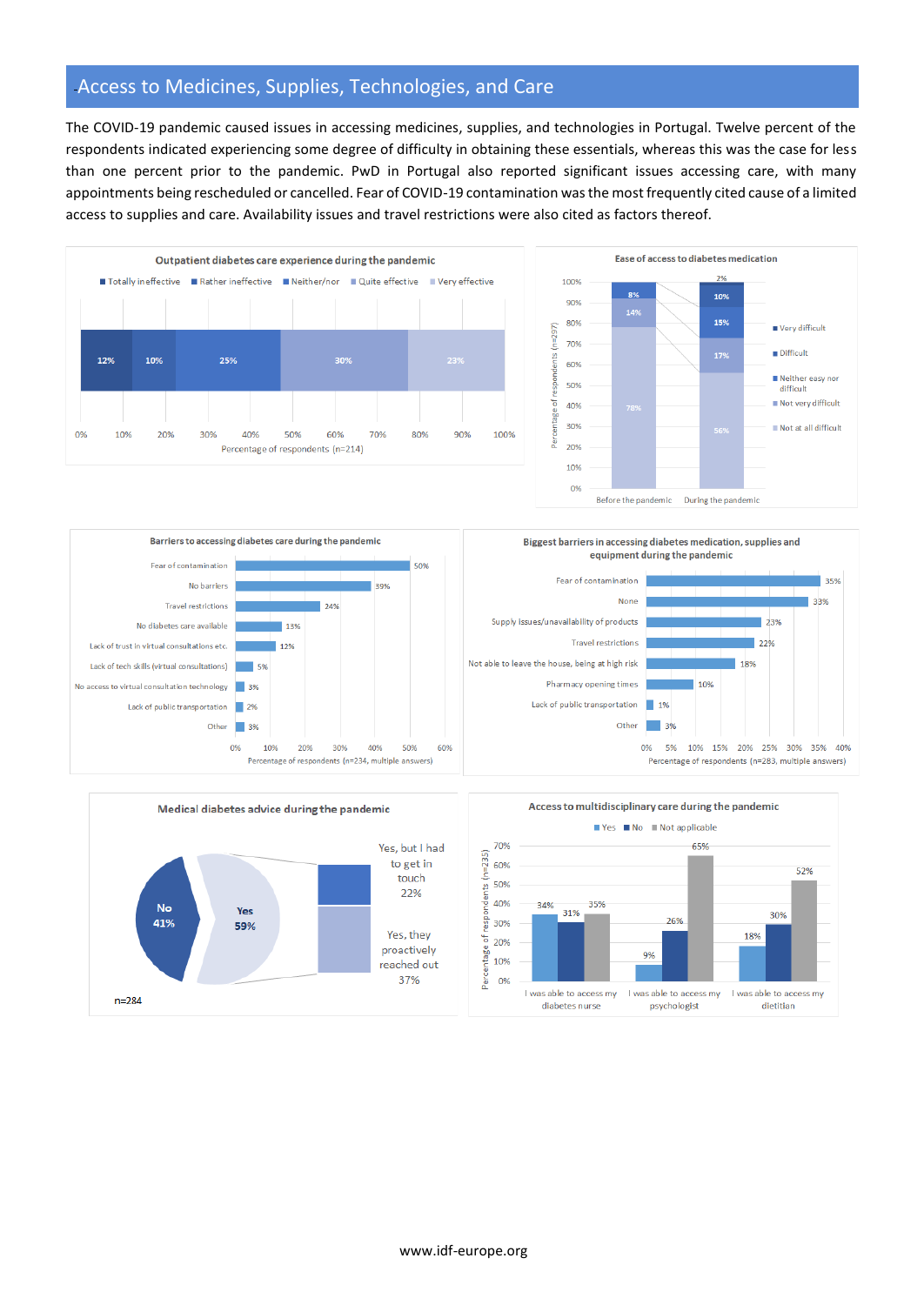

## E-health

With the COVID-19 crisis, virtual consultations were quickly rolled out, and a majority (61%) of survey respondents availed themselves of one, while only 17% could attend a face-to-face consultation. This was a huge increase compared to pre-COVID times, when virtual consultations had been experienced by just 5%. The technology used for such remote consultations was the phone in almost all cases. Such consultations seemed to be well received by PwD attending them and were deemed helpful or very helpful by 65% of the respondents who attended one. Overall, more than three quarters of PwD indicated that they would consider attending virtual consultation in the future (62% as part of a mix of face-to-face and virtual consultations). Usage of online sources to support diabetes care increased a lot during the crisis, in particular for dedicated websites.